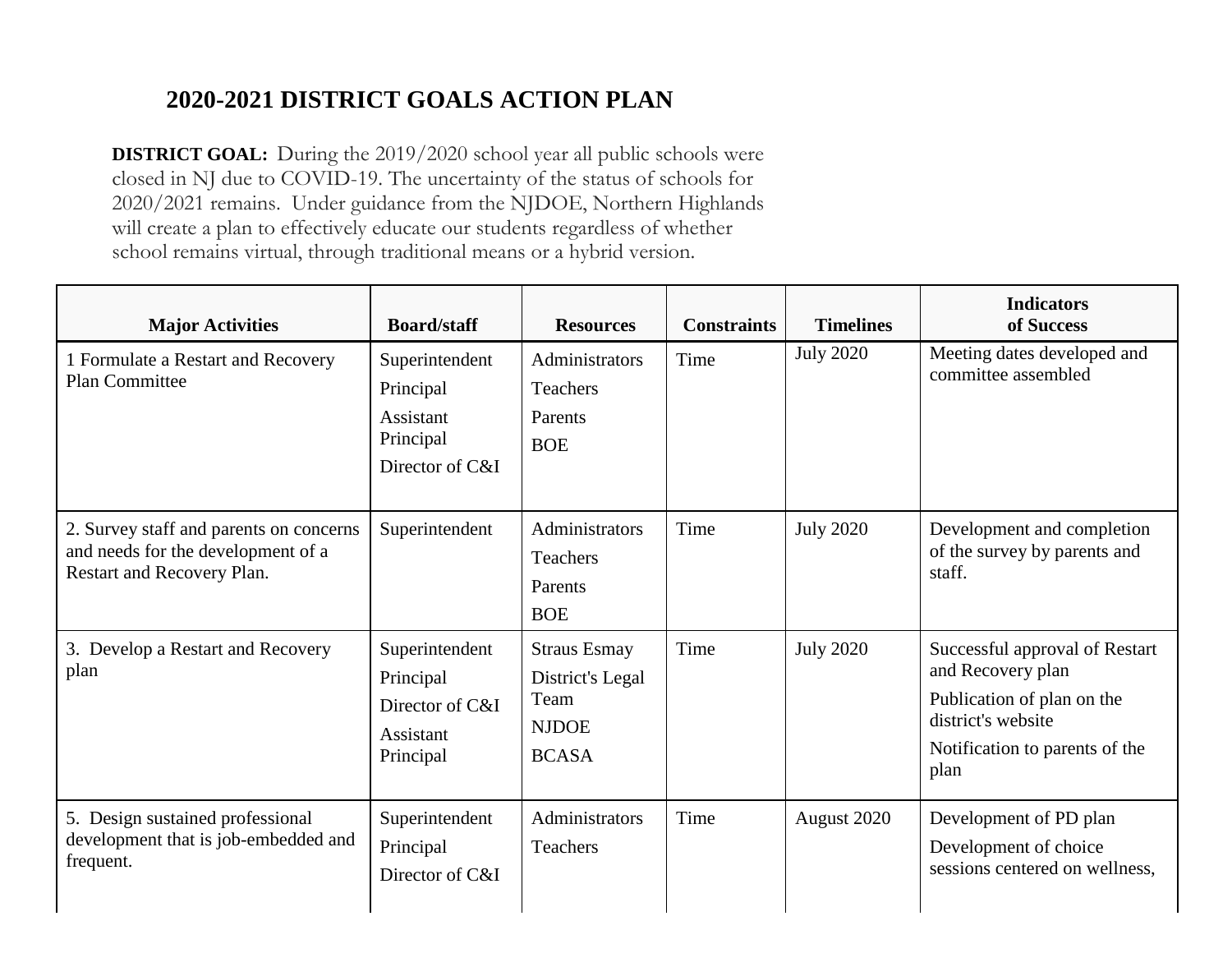|                                                                | District<br>Technology<br>Administrator                                                              |                                                    |      |                                | technology, assessment, and<br>unit planning outline.<br>Develop additional training<br>opportunities for technical<br>support that includes training<br>on Canvas, Zoom and other<br>technologies                                                                                                   |
|----------------------------------------------------------------|------------------------------------------------------------------------------------------------------|----------------------------------------------------|------|--------------------------------|------------------------------------------------------------------------------------------------------------------------------------------------------------------------------------------------------------------------------------------------------------------------------------------------------|
| 6. Develop a Pandemic Response<br>Team                         | Superintendent<br>Principal<br>Director of C&I<br>Director of<br>Athletics<br>Assistant<br>Principal | <b>Team Members</b><br>District's<br>medical staff | Time | Sept 2020-<br><b>June 2021</b> | Development of the Pandemic<br><b>Response Team</b><br>The team will meet as<br>necessary to guide the district's<br>in medical issues                                                                                                                                                               |
| 7. Develop a Communications plan                               | Principal<br>Assistant<br>Principal                                                                  | Teachers<br>Administrators<br>Community<br>members | Time | August 2020-<br>Ongoing        | Assemble a communications<br>committee.<br>Develop communication<br>guidance on the schedule,<br>protective safety measures,<br>academic expectations, and<br>frequently asked questions.<br>Share all guidance with<br>stakeholders.<br>Continue to communicate with<br>all stakeholders regularly. |
| 8. Develop a Curriculum and Student<br>Learning Plan Committee | Director of C& I<br>Principal<br>District<br>Technology<br>Administrator<br>Assistant<br>Principal   | Teachers<br>Administrators                         | Time | <b>July 2020-</b><br>Ongoing   | Outline professional learning.<br>Develop instructional best<br>practices and resources for<br>hybrid learning.<br>Development of the systematic<br>way to assess gaps and<br>determine ways to compact<br>curriculum.                                                                               |